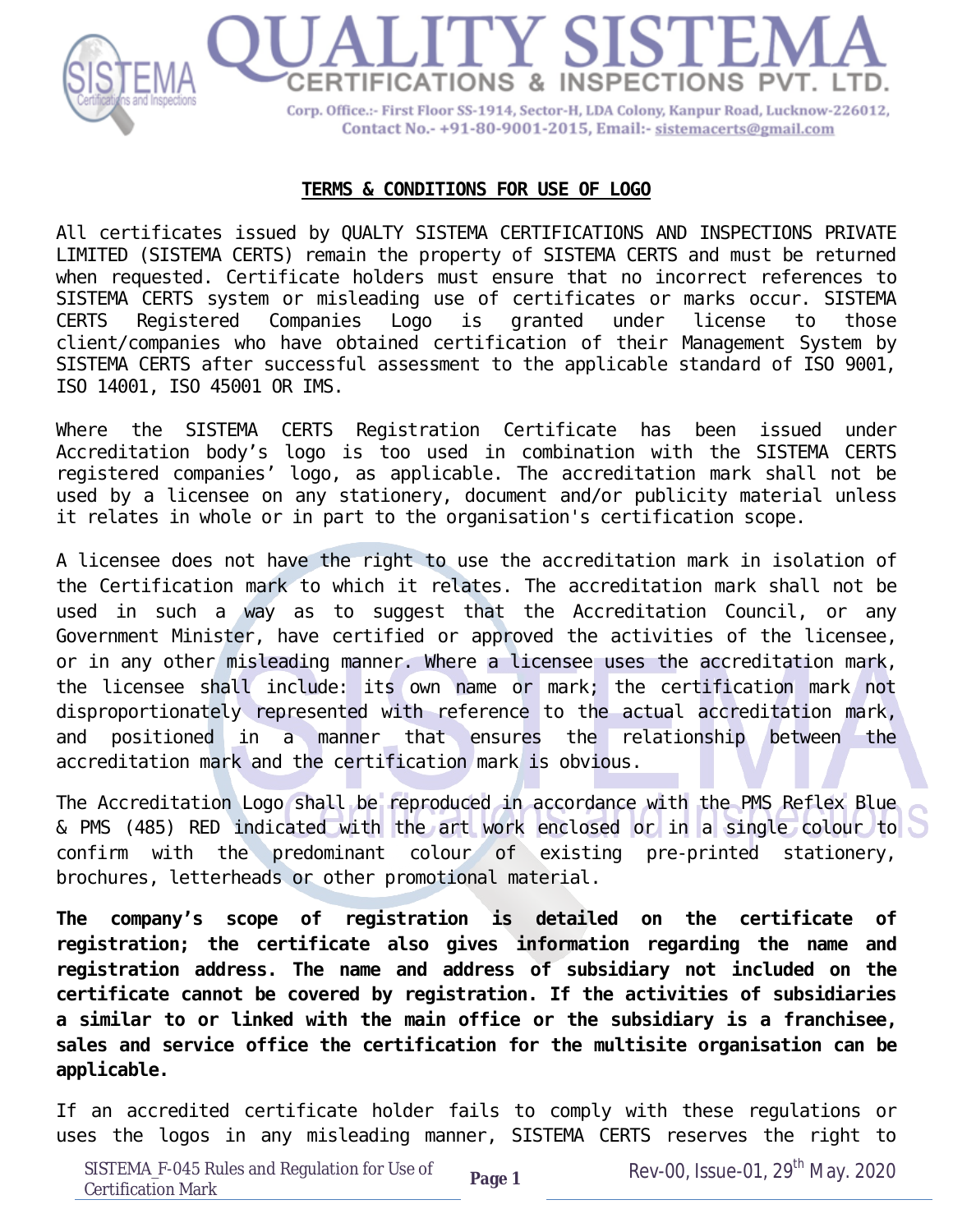

withdraw or cancel its certificate upon which action, the certificate holder shall immediately cease to use the logos and withdraw the existing stock of its stationery and other promotional brochures etc. bearing the logos, from further use.

Such action could include requests for correction and corrective action, suspension, withdrawal of certification, publication of the transgression and, if necessary, legal action.

The Accreditation Logo shall not be used in such a way as to suggest that the Accreditation body or government Organization it represents have certified or approved the activities of the Company, or in any other manner which can mislead.

The Certification Body/Accreditation Logo may be uniformly reduced or enlarged, but in any case it shall not be used in a size putting disrepute to the Logo and must be clearly visible.

Use of the SISTEMA CERTS Logo/ Certification Mark is subject to the conditions detailed below:

- 1. SISTEMA CERTS logo mark has to be used along with certificate number, put just below the mark, covering space not broader than the mark, and as such it can be used only by those organizations, which possess a valid certificate of registration, issued by SISTEMA CERTS in their name.
- 2. Use of logo is restricted to correspondence, advertisement, and promotional material that is directly applicable to the scope of Certification / registration as shown on the certificate.
- 3. The SISTEMA CERTS logo can be used in black and white color, but if multi color is used the colors/ shade should be in accordance with Color and shades shown in SISTEMA CERTS Certification mark or logo printed on page 2 of 2 of this document.
- 4. The SISTEMA CERTS logo may be enlarged or reduced aesthetically depending upon space available, for example on boards or hoardings size can be enlarged , while on letter heads or stationeries, or visiting cards size can be appropriately reduced.
- 5. The SISTEMA CERTS logo should not be used in such manner as to allude that the product or service has been certified by the SISTEMA CERTS. It is only the management system that has been certified. Therefore it is prohibited to use our mark of certification on any Lab Test report, Calibration report or inspection report.